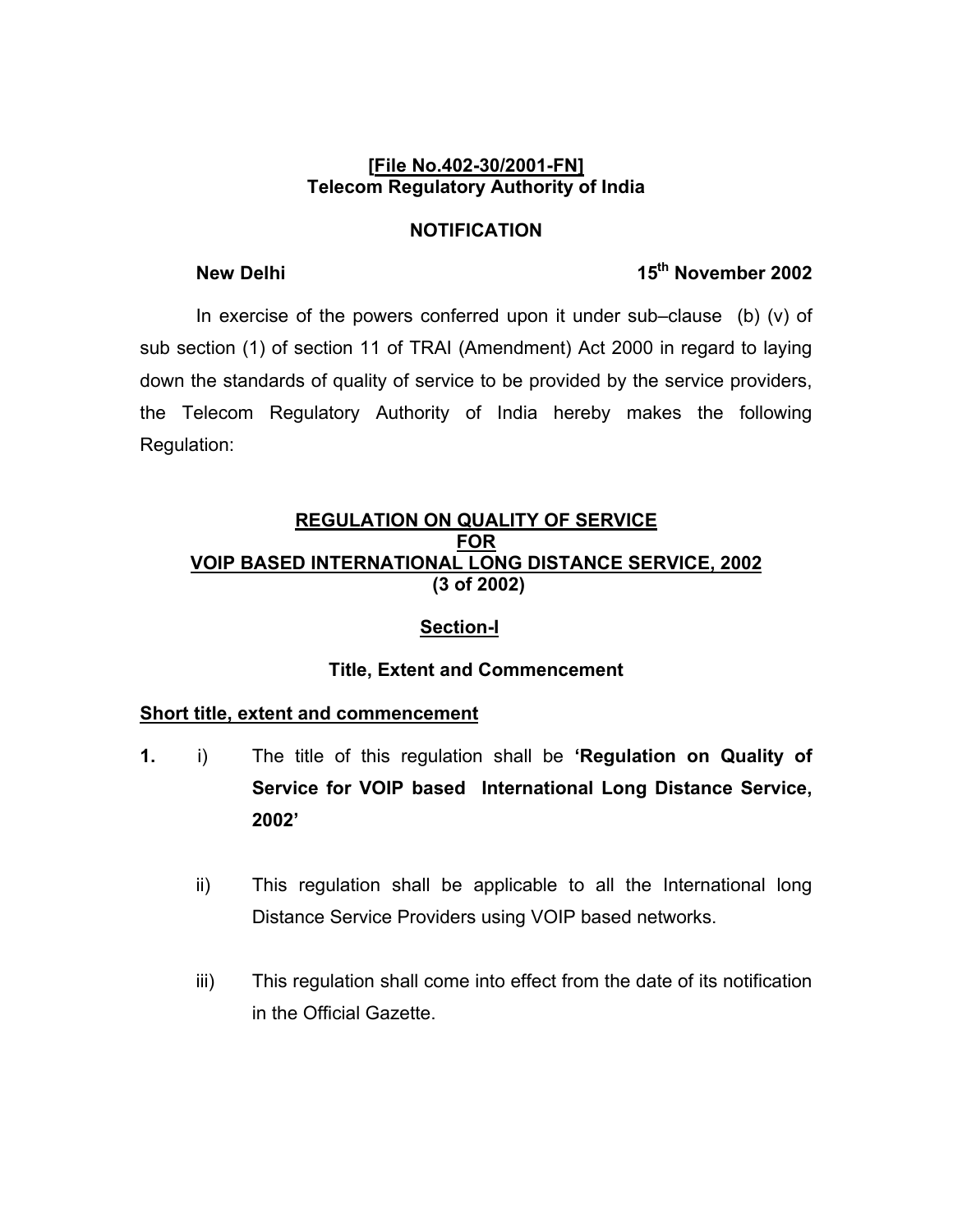#### **Section-II**

## **Definitions**

- **2** In this Regulation, unless the context otherwise requires:
	- i) '**Act**' means the Telecom Regulatory Authority of India Act, 1997, as amended by, TRAI (Amendment) Act, 2000 and as amended from time to time.
	- ii) **'Authority'** means the Telecom Regulatory Authority of India.
	- iii) **'MOS'** means Mean Opinion Score, a subjective measure of speech quality as defined in ITU-T Recommendation P.800, 'Methods for Subjective Determination of Transmission Quality, August 1996'
	- iv) '**Regulation'** means the Regulation on Quality of Service for VOIP based International Long Distance Service notified by the Authority under the 'Act'.
	- v) **'R-Value'** is the objective measure of speech quality denoted as the resultant value of the 'Transmission Rating Factor' as defined in ITU-T Recommendations G.107, 'E-Model, Computation Model for Use in Transmission Planning, August 2001' and G.108, 'Application of the E-Model, A Planning Guide, September 1999'.
	- vi) **'Service Provider'** in the context of this regulation means a legal entity holding an ILD licence.
	- vii) **'Quality of Service (QOS)'** means the indicator of performance of a network and of the degree to which the network conforms to the stipulated norms.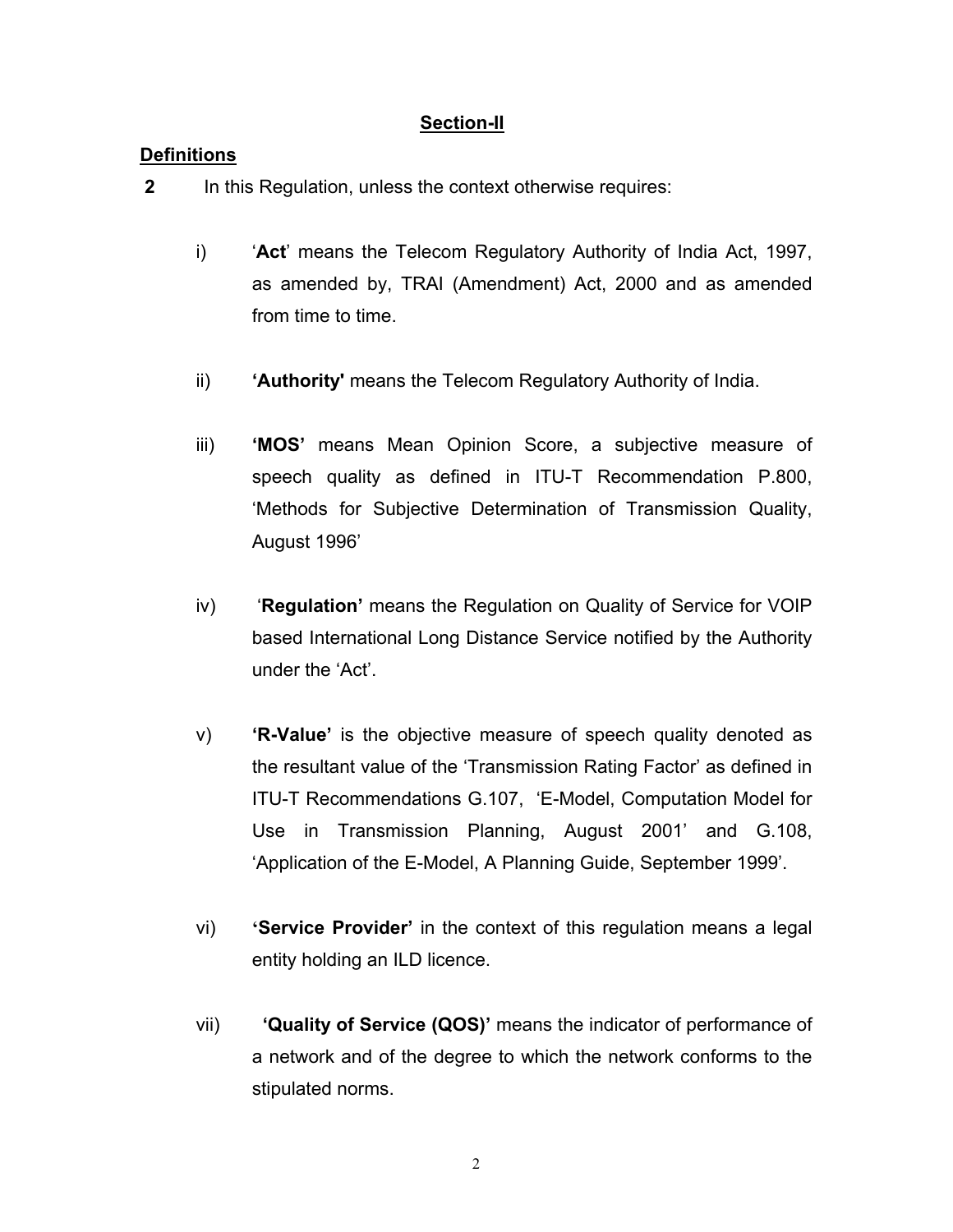viii) **'Voice over Internet Protocol (VOIP)** means a technology that enables the carriage of real time voice traffic over a packet network by using Internet Protocol (IP).

# AP Access Provider BSO Basic Service Operator BHCA | Busy Hour Call Attempt CCR | Call Completion Rate CCS7 | Common Channel Signalling system no. 7 DTMF Dual Tone Multi Frequency ILDO | International Long Distance Operator IP Internet Protocol IPTD | IP Packet Transfer Delay ISDN Integrated Services Digital Network ITU-T International Telecommunication Union – Telecommunication standardization sector **IUT** | Implementation Under Test IVR | Interactive Voice Response MOS | Mean Opinion Score ms milli second NLDO | National Long Distance Operator PLMN Public Land Mobile Network PoP Point of Presence PSTN | Public Switched Telephone Network QoS | Quality of Service TEC | Telecom Engineering Centre TRAI | Telecom Regulatory Authority of India VoIP Voice over Internet Protocol

#### ix) **Acronyms & Abbreviations**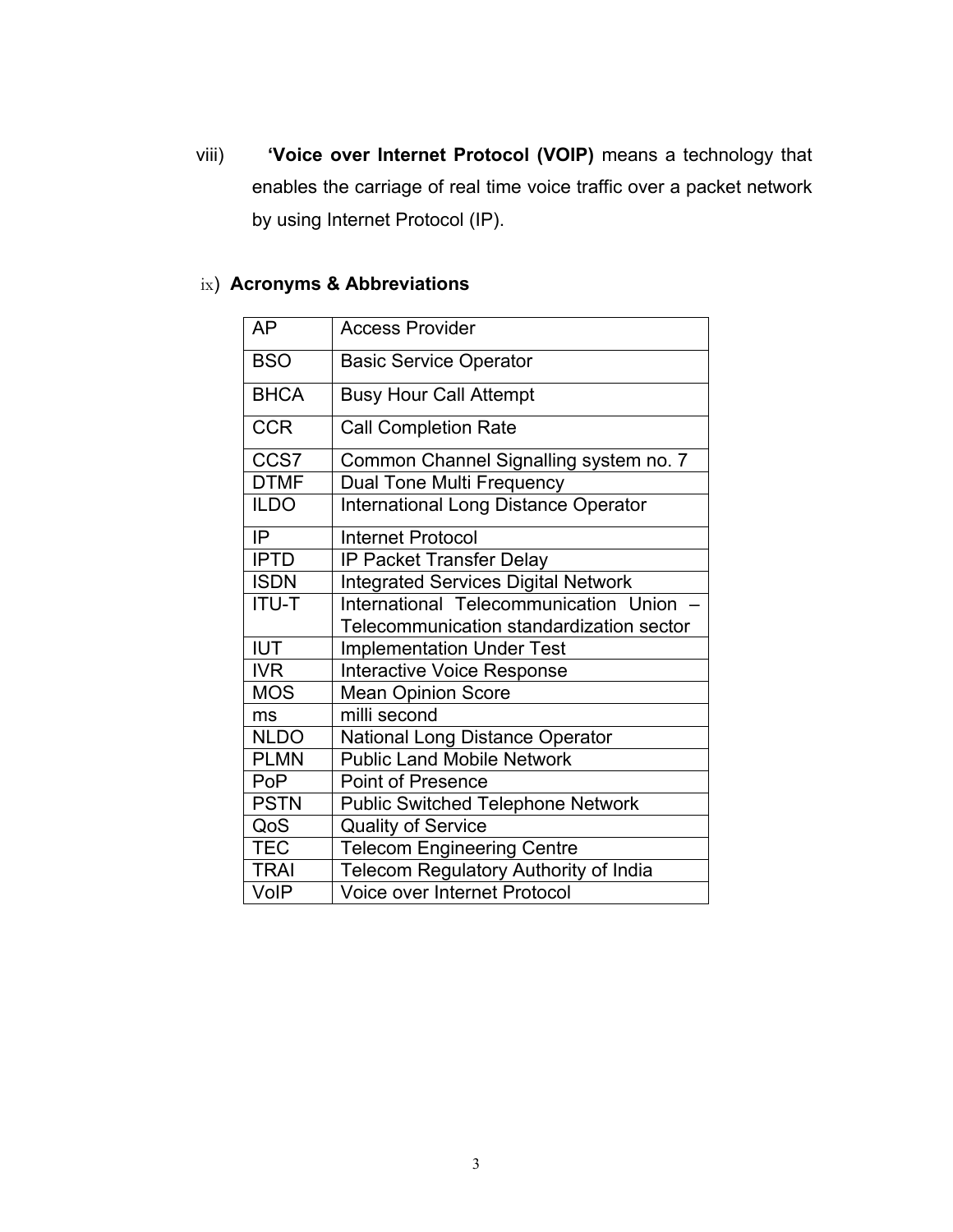# **Section-III**

# **Objective of laying down Quality of Service Benchmarks:**

- **3** The objective of laying down Quality of Service benchmarks is to:
	- i) Ensure customer satisfaction by laying down standards of network performance, which the service provider is required to achieve by proper engineering of his network.
	- ii) Measure the Quality of Service from time to time and to compare that with the specified norms so as to monitor the level of performance, provided by various service providers' networks.
	- iii) Protect the interests of subscribers of the ILD services in regard to Quality of Service, particularly a minimum level of voice quality, which he expects, when he makes an ISD call and pays for it.

# **Section-IV**

# **4. Quality Of Service Benchmarks for ILD networks engineered by employing VoIP technology**

## **4.1 Determination of QoS: -**

## **4.1.1 End-to-End QoS Parameters**

The ILD segment of the network will be engineered to meet the following end-to-end service quality parameters: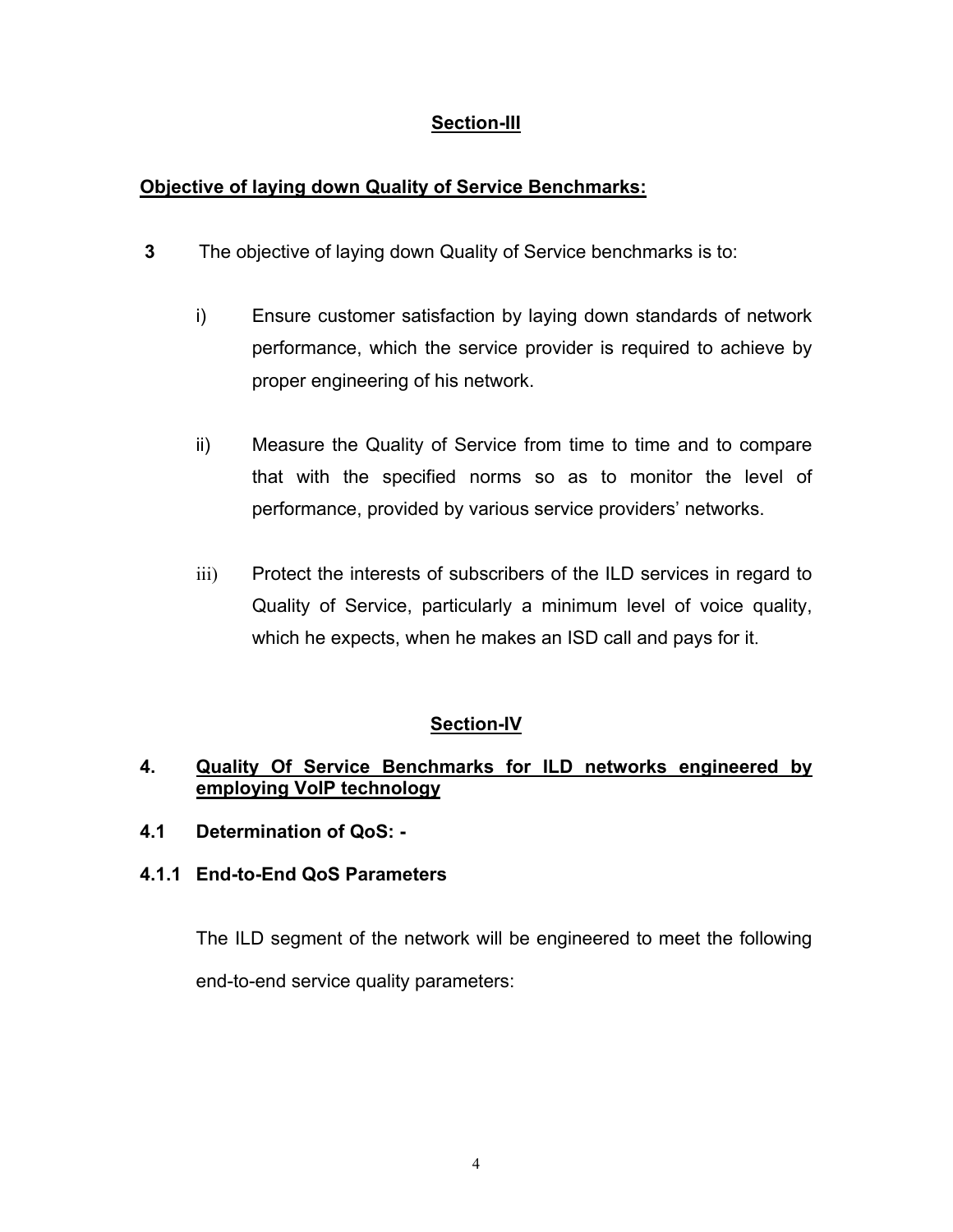## **4.1.1.1 Toll Quality Networks:**

- MOS  $\geq$  4 or R-value of 80 or higher
- One-way end-to-end delay ≤ 150 ms
- Packet loss not to exceed 0.1%
- Jitter should not exceed 5 ms
- Transparency to DTMF tones
- Services covered in addition of voice to include: G3 Fax ; voice-band modem @ 14.4 kbps or higher

## **4.1.1.2 Below Toll quality Networks:**

- MOS  $\geq$  3 or R-value of 70 or higher
- One-way end-to-end delay ≤ 400ms
- Packet loss not to exceed 2%
- Jitter not to exceed 10 ms

#### **4.1.2 VoIP ILD Equipment Performance:**

From the end-to-end performance parameters specified above, the

contribution of the ILD segment of the end to end connection in regard to

parameters specified in prepara shall be as indicated below:

## **4.1.2.1 Toll quality:**

- MOS  $\geq$  4 or R-value of 80 or higher
- One-way IPTD (IP Packet Transfer Delay) ≤ 50 ms
- Transparency to DTMF tones
- Services covered in addition of voice to include: G3 Fax ; voice-band modem @ 14.4 kbps or higher

#### **4.1.2.2 Below Toll quality:**

- MOS  $\geq$  3 or R-value equal or greater than 70
- One-way IPTD (IP Packet Transfer Delay) ≤ 150 ms

In both cases, echo-cancellers complying with ITU-T G.168 shall be

employed in the ILD segment at each end. The above parameters shall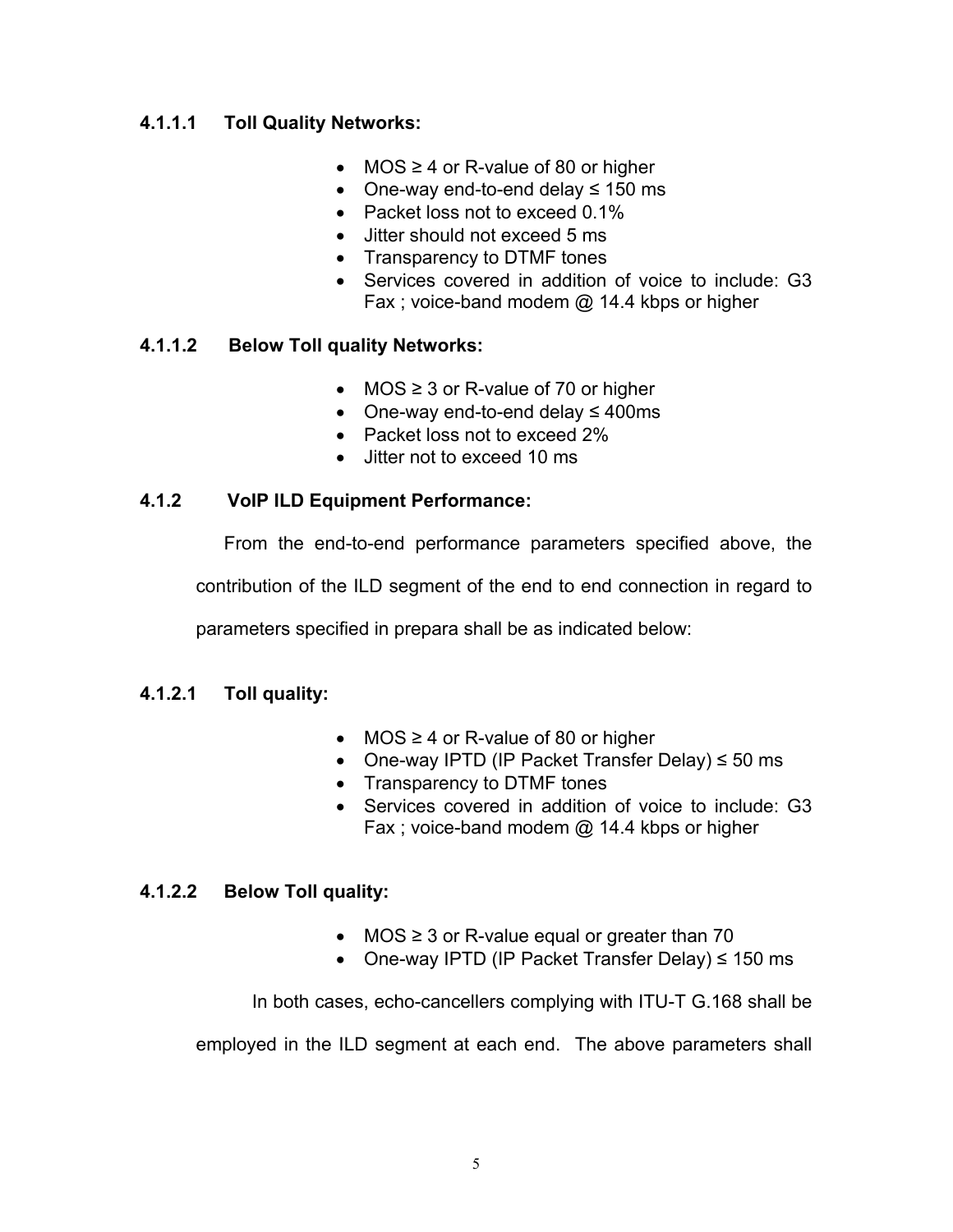be met for voice traffic even in the presence of other types of traffic such as data/ video.

#### **4.2** *Test & Measurement Setup*

The measurement set up and methodology is described in the following paragraph.

Apropos the reference network configuration described in Figure-4.1, the measurements required at the maximum traffic handling capacity over various interface spans and the expected results are indicated in Table 4.2. The network configuration should be similar to the actual network deployed by the ILDO in terms of the number of nodes and transmission links. Figure 4.2 depicts the test setup along with the measurements to be made. The national PSTN sections can be realized by using real telephone switches deployed in the network of BSO and NLDO. For International section, the two mated setup's offered by the ILDO can be connected via looped back transmission links over the actual physical facility whether fiber or satellite – or via simulated-delay links. In the case of end-to-end measurements, the test equipment is to be connected to reference points  $X_1$  and  $X<sub>4</sub>$  while in the case of VoIP section; measurements could be with reference points  $X_2$  and  $X_3$  (see figure 4.2). In both the cases, the International transmission link has to be looped back.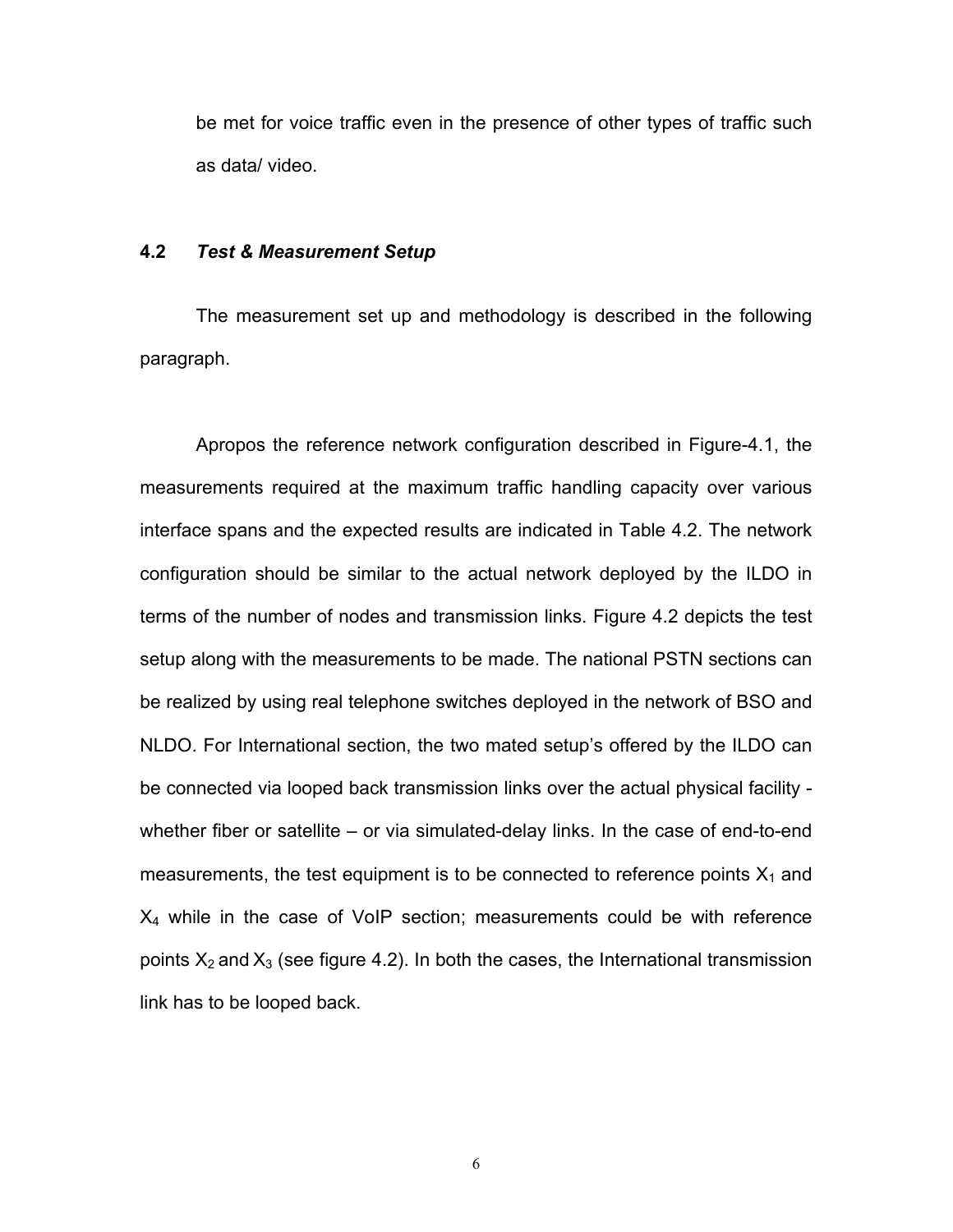Two-stage testing is prescribed – lab tests and pre-commissioning (*in situ*) tests. All the measurements as given in the following Table shall be conducted in each testing stage. In the first stage, i.e. lab testing stage, the tests and measurements shall be conducted only on the VoIP set up offered by the ILDO in the lab or at ILDO's actual VoIP installation but the equipment shall not be connected to the PSTN/ISDN/PLMN. In contrast, the pre-commissioning test shall be conducted *in situ* over the VoIP section as well as the entire International connection in the actual inter-connection scenario. It may be noted that the second stage of testing may not be taken up if the equipment does not pass the lab tests and measurements.

| Span          | Description              | Parameter     | Value         | Value                  | Method            |
|---------------|--------------------------|---------------|---------------|------------------------|-------------------|
|               |                          |               | For Toll      | for Below Toll         |                   |
|               |                          |               | Quality       | <b>Quality Service</b> |                   |
|               |                          |               | Service       |                        |                   |
| $X_2$ - $X_3$ | ILD<br>segment           | Packet        | $\leq 50$ ms  | $\leq 150$ ms          | Individual        |
|               | <b>VOIP</b><br>employing | Delay         |               |                        | parameters        |
|               | techniques <sup>*</sup>  | litter        | $\leq 5$ ms   | $\leq 10$ ms           | measured<br>by    |
|               | (excluding               | Packet Loss   | $\leq 0.1\%$  | $\leq 2\%$             | IP<br>using       |
|               | transmission delay)      | R-value       | $\geq 80$     | $\geq 70$              | analyzer plus the |
|               |                          | <b>MOS</b>    | $\geq 4$      | $\geq$ 3               | <u>Aggregate</u>  |
|               |                          |               |               |                        | measure (MOS      |
|               |                          |               |               |                        | or R-value)       |
| $X_1 - X_4$   | End<br>End<br>to         | Delay         | $\leq 150$ ms | $\leq 400$ ms          | Aggregate         |
|               | International            | R-value       | $\geq 80$     | $\geq 70$              | (MOS<br>measure   |
|               | Connection<br>of         | <b>MOS</b>    | $\geq 4$      | $\geq$ 3               | or R-value)       |
|               | which ILD segment        | <b>litter</b> | $\leq 5$ ms   | $\leq 10$ ms           |                   |
|               | is a subset*             | Packet Loss   | $\leq 0.1\%$  | $\leq 2\%$             |                   |
|               |                          | CCS7          | As per Q.709. | Same as for Toll       | CCS7 Signalling   |
|               |                          | Signalling    |               | quality.               | Analyzer          |
|               |                          | Delay         |               |                        |                   |

**Table 4.2: Measurements Required** 

\* The terminating PSTN and VoIP Sections in another country are outside the purview of our national administration and as such have to be simulated.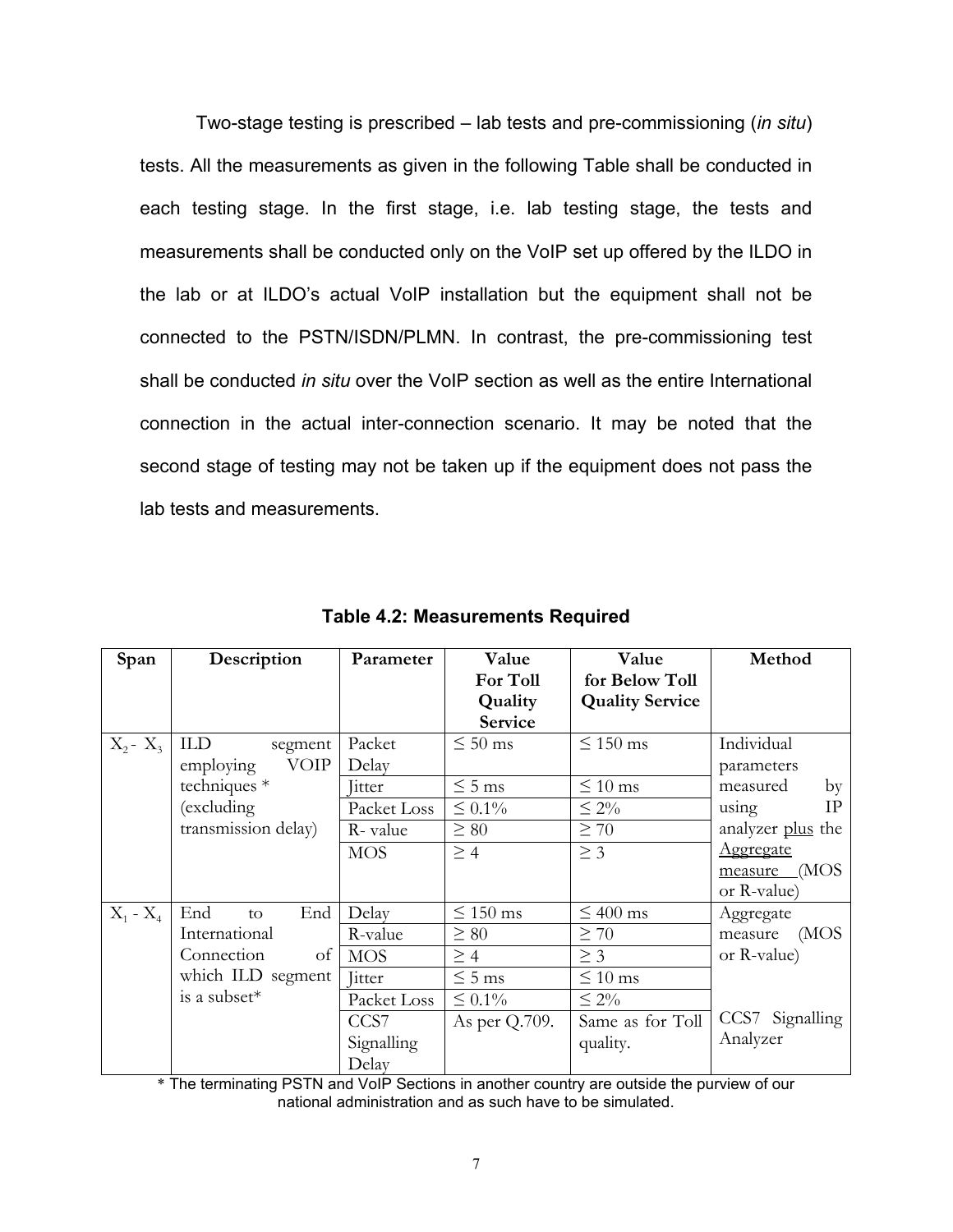For the complete end to end international connection and the ILD segment, commercially available voice quality monitoring tools are recommended for dynamic measurement of the R-value or MOS at the end of each call. PSTN/ISDN/PLMN call samples are automatically collected by these tools and the R-value or MOS are computed in each case. It would be necessary to make sure that during these measurements, the VoIP equipment is loaded up to its rated BHCA with the help of a telephony traffic simulator. In the case of end-toend tests, the actual interconnection path offered by the service provider should be used and measurements made during the peak and off-peak hours.

In addition to the above, for Toll Quality service end to end through tests are to be conducted by making International telephone calls, sending fax messages, sending DTMF tones to an IVR system and by sending data via voice band modems over the complete end to end International connection described above.

The end-to-end CCS7 signalling delays can be measured using a CCS7 protocol monitor and noting the message time stamp at the first and the last PSTN/ISDN/PLMN node. The values should be within the values mandated in Q.767<sup>1</sup> and Q.709<sup>2</sup> and calls should be successful.

1

<sup>&</sup>lt;sup>1</sup> ITU-T Recommendation Q.767, Application of the ISDN user part of CCS-7 for International ISDN connections, Feb-1991.

<sup>&</sup>lt;sup>2</sup> ITU-T Recommendation Q.709, Hypothetical Signalling Reference Connection, March 1993.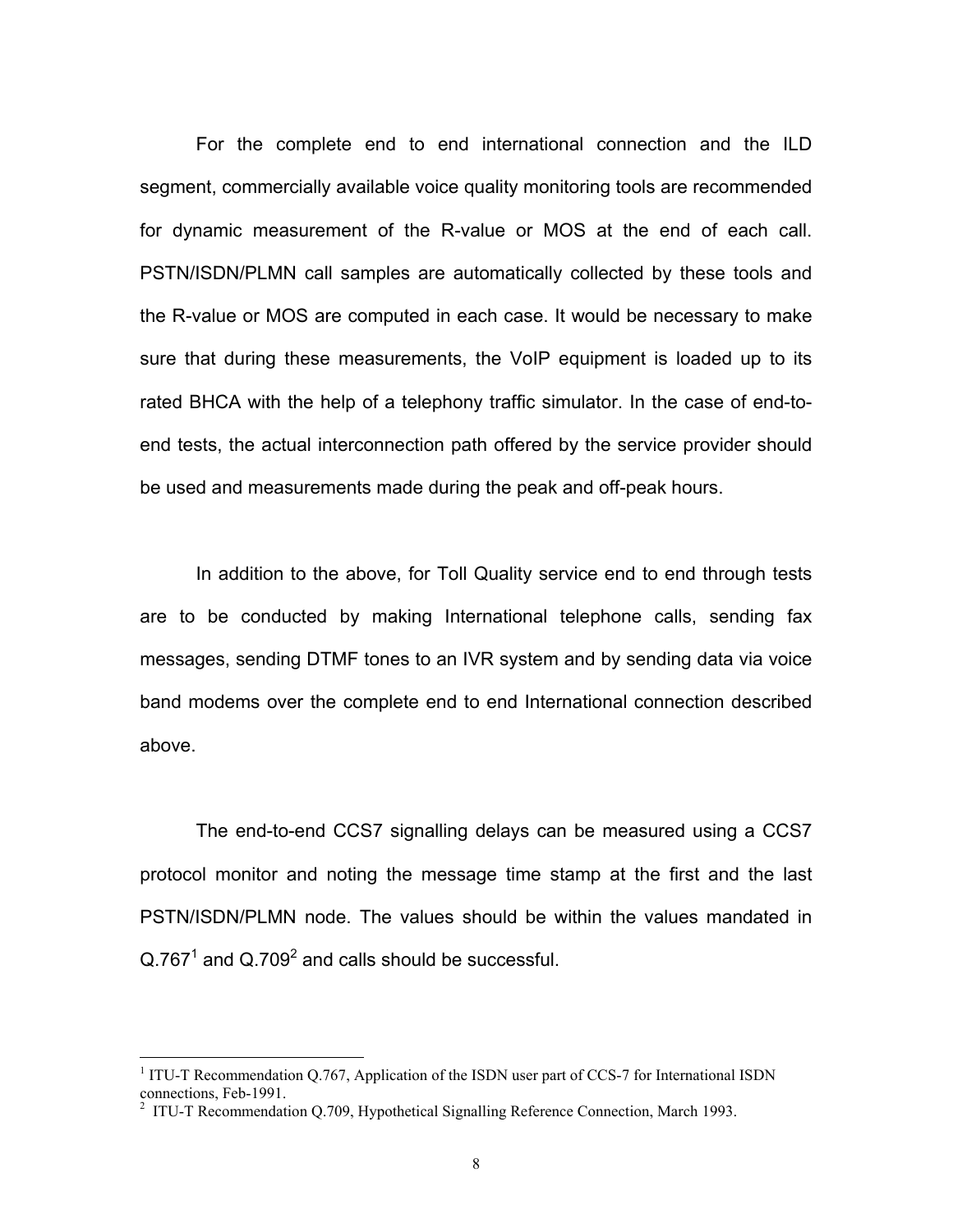The individual parameter measurements on the VoIP section should be made with a suitable Internet Protocol analyzer. The traffic up to the maximum traffic handling capacity of the VoIP equipment can be generated with a telephony traffic simulator. The Call Completion Rate (CCR) should be as mandated under Clause 4 (i) (7) of Section IV of the TRAI Regulation on Quality of Service of Basic and Cellular Mobile Telephone Services, (2 of 2000) dated 5<sup>th</sup> July 2000, as modified from time to time. The packet size and the payload-toheader ratio should be varied by employing various speech codecs offered by the Implementation Under Test (IUT) in the gateway.

#### **4.3 Testing Agency**

 The testing agency shall be the Telecommunication Engineering Centre of Ministry of Communication.

#### **Section-V**

#### **5. Review**:

- i) The QOS parameters given in Section IV may be reviewed by the Authority from time to time.
- ii) The Authority, on reference from any affected party, and for good and sufficient reasons, may review and modify this Regulation.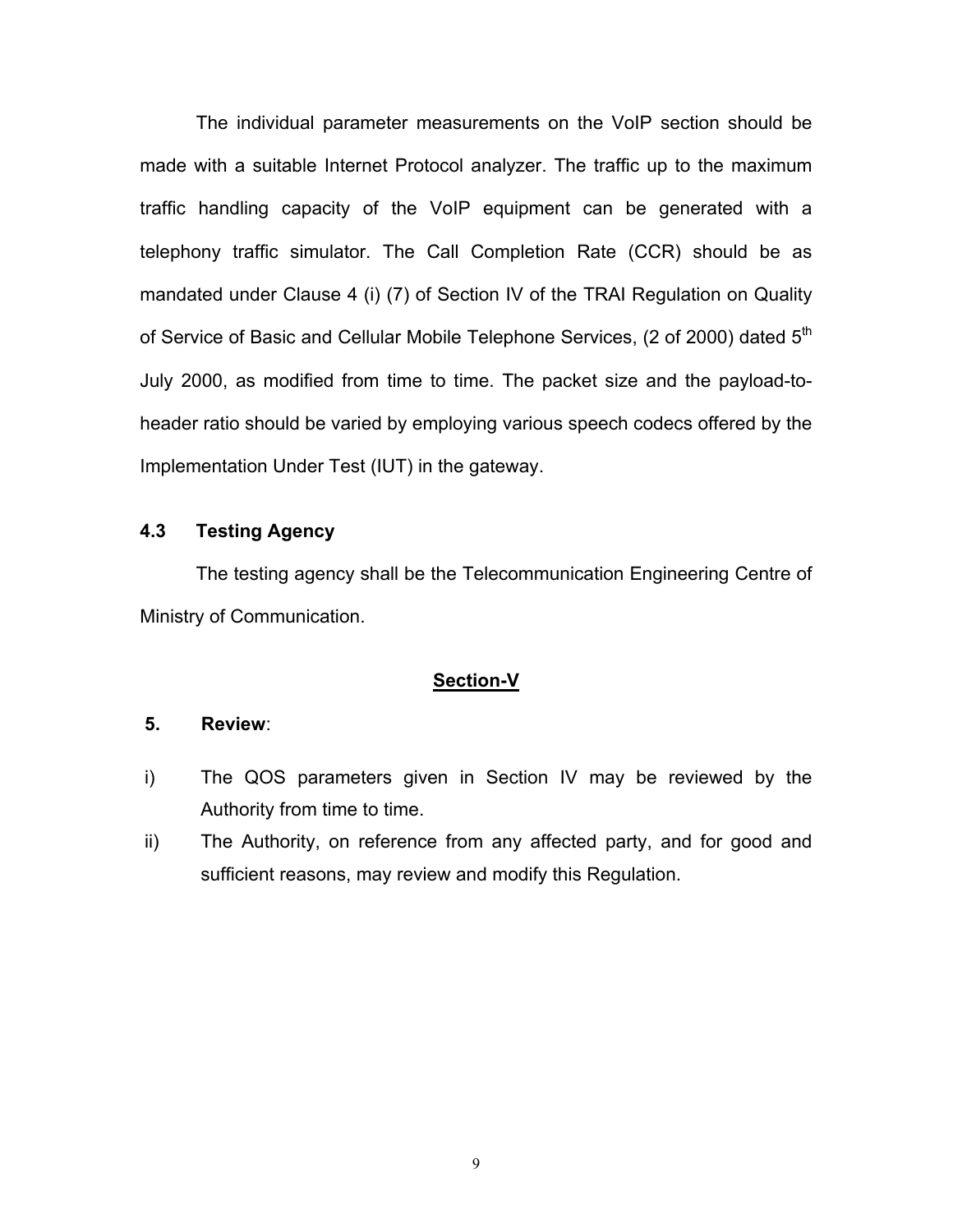# **Section-VI**

## **Residuary Clauses**

#### **6. Over-riding Effect:**

Wherever higher quality parameter has been stipulated as a condition of license, the QOS as required by the license will over-ride the parameters given herein.

#### **7. Interpretation**:

In case of disputes regarding interpretation of any of the provisions of this Regulation, the decision of the Authority shall be final and binding.

> **(Harsha Vardhana Singh) Secretary cum Principal Advisor**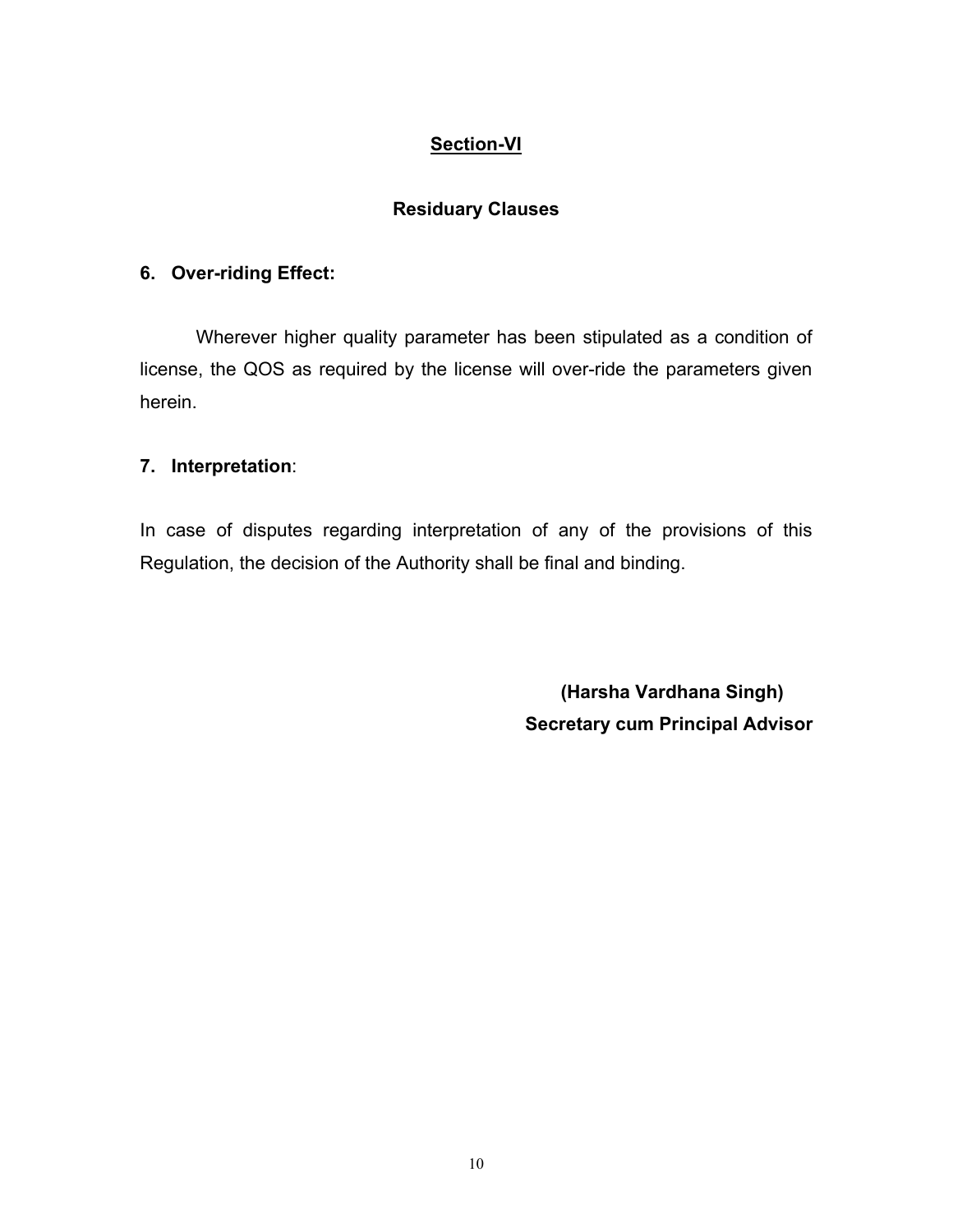

ILDO – International long Distance Operator network segments.

 $AP - Access \text{{{\color{red}P}}$  Access Provider Note : Interfaces  $X_2$  and  $X_3$  are at the boundaries NLDO – National long Distance Operator of circuit switched and packed switched

## **Figure 4.1: Reference Network Configuration**